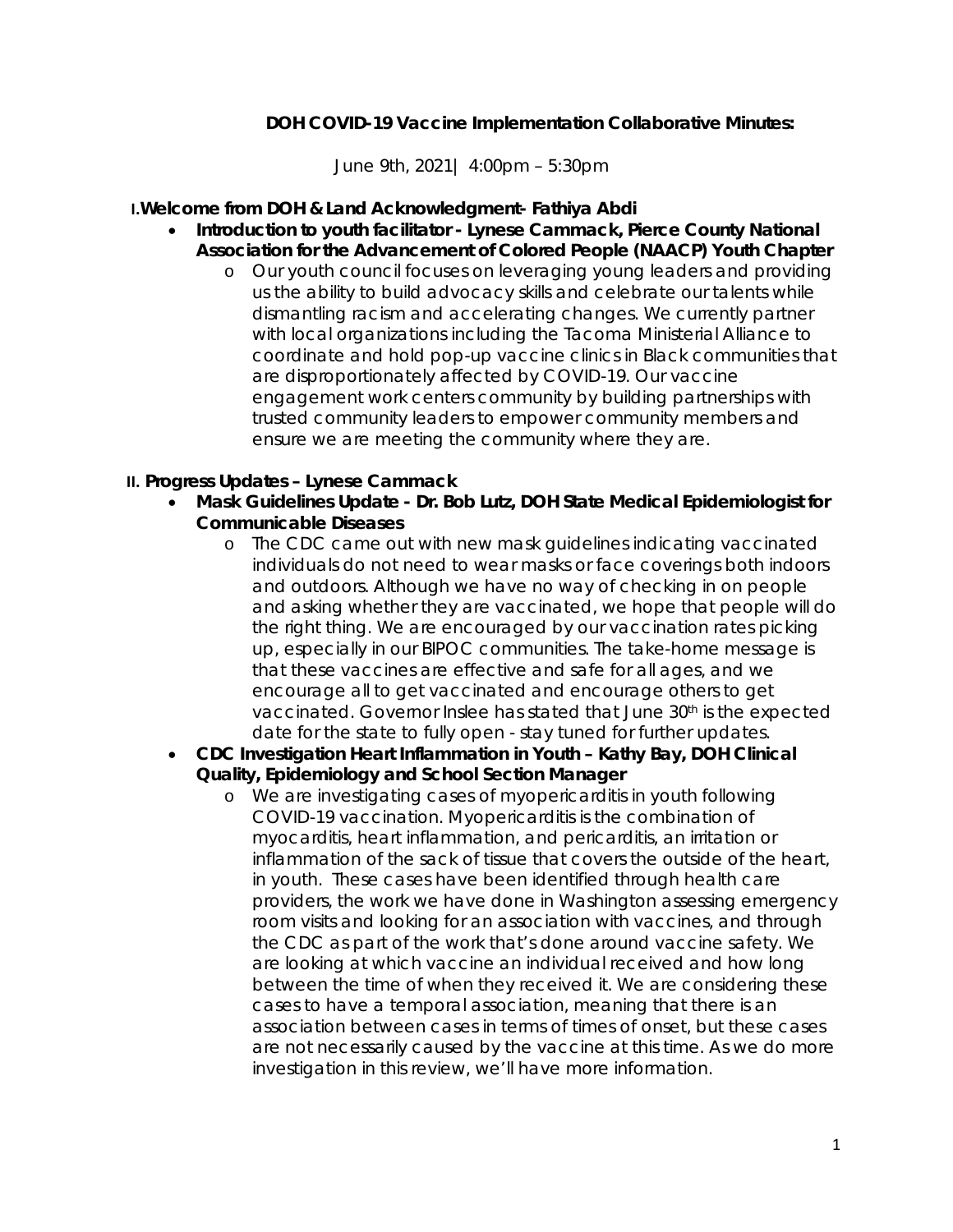- One question we usually hear from folks is, why are we still recommending and giving vaccinations for youth and individuals if we know there's a possibility that this could occur?:
	- We have not determined a causal relationship between these cases and the vaccine, and we know myocarditis and pericarditis can happen in the case of someone having the COVID-19 virus as well. For the majority of cases that we are aware of at this point in time, there is a small number of cases compared to the over 7 million doses of vaccines that have been administered in Washington state. Additionally, the individuals have less significant side effects and have had a fully recovery. By the end of this week, we will have the rest of the details to review of all of the cases that have been reported.
- What is happening to further the expansion of vaccines for those under age 12?:
	- Pfizer, Moderna, and J&J are all doing clinic trials for the younger population. Part of these trials can be completed as early as the fall of this year. Right now, the clinical trials are looking positive for the control of COVID-19 and lack of side effects for the individual.

## • **DOH Care-A-Van – Omid Bagheri, DOH**

- o DOH is launching our new mobile, COVID-19 vaccination effort called the [Care-A-Van](https://www.doh.wa.gov/Emergencies/COVID19/Vaccine/CareaVan) to support the mobile teams and infrastructure across the state to increase vaccine access for communities disproportionately impacted by COVID-19. If you have a planned event in your community, you can put in a request for the DOH Care-A-Van. They will bring the van, staff, and vaccine supplies to your community vaccine event.
- o Site prioritization:
	- **Counties with higher vaccine gaps by race/ethnicity**
	- **Communities with a high rank on the Social Vulnerability Index** (SVI) for COVID-19
	- Sectors with recent outbreaks
	- **Communities overrepresented in COVID-19 cases,** hospitalizations, and deaths
	- Demographic groups with lower vaccination rates
	- **Groups experiencing COVID-19 health disparities and vaccine** inequities not represented in DOH data systems
	- Geographic locations not previously visited
- o *Community Question: Will the Care-A-Van support pop-up sites? For example, a one-time event in a community that requests support.* 
	- **Answer:** There is an opportunity for more mobile support at pop-up events. Depending on requests, right the now the Care-A-Van is primarily set up to go to community events. We will be having conversations regarding which ways the Care-A-Van can best support the community. We see this as an opportunity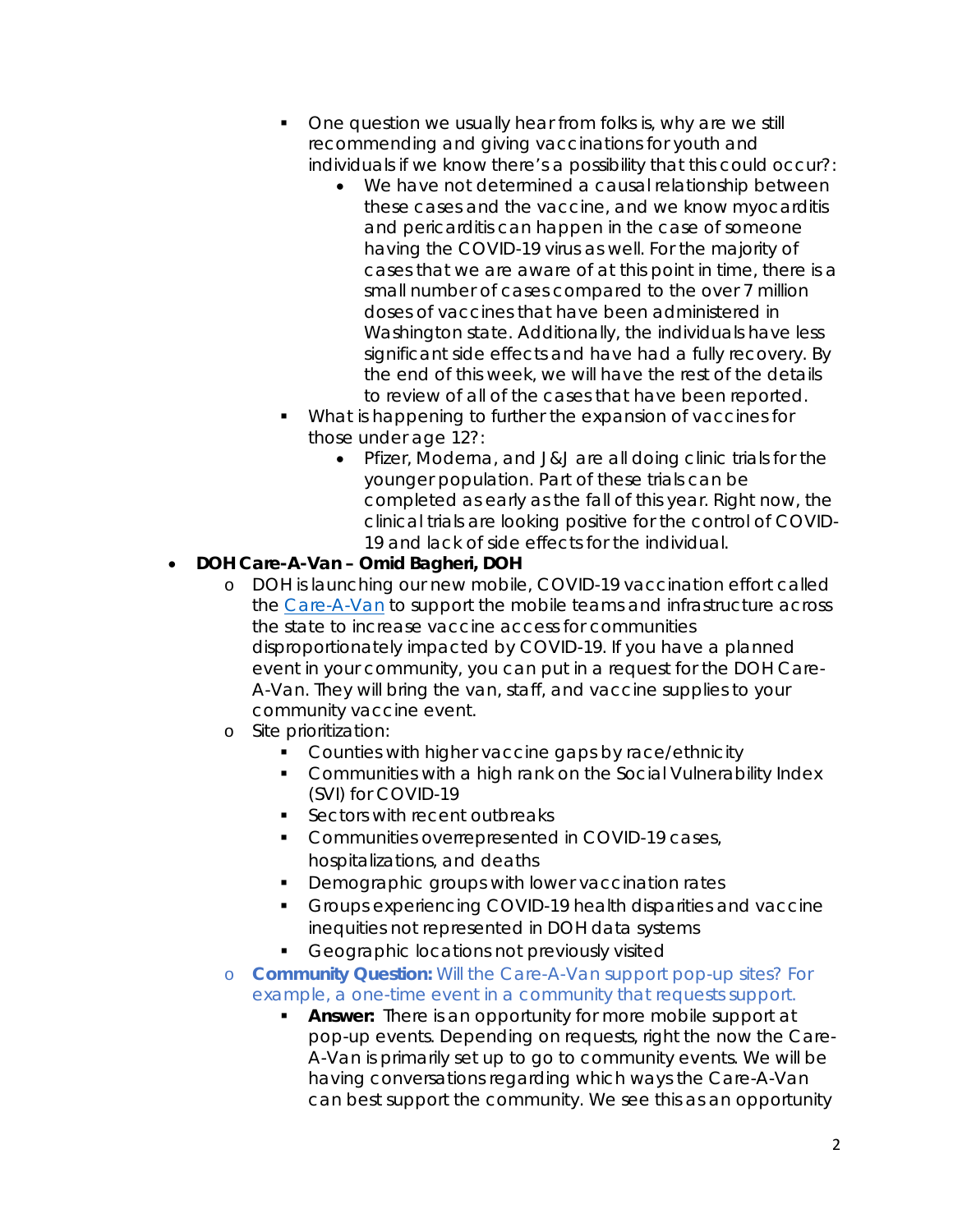to collaborate with community partners, local health departments, and engage local folks where we can.

- o *Community Question: How many vans does the Care-A-Van have?* 
	- **Answer:** We have at least four vans right now. Depending on the needs, that may change in the future. The more advanced notice we have for events, the higher likelihood we will be able to meet the request.
- o *Community Question: Will Care-A-Van serve youth experiencing homelessness?*
	- **Answer:** Yes! if there is an event you would like the Care-A-Van to attend, serving people unhoused - please fill out a request: [https://www.doh.wa.gov/Emergencies/COVID19/Vaccine/Car](https://www.doh.wa.gov/Emergencies/COVID19/Vaccine/CareaVan) [eaVan](https://www.doh.wa.gov/Emergencies/COVID19/Vaccine/CareaVan)
- o *Community Question: What kind of vaccine is Care-A-Van providing?*
	- **Answer:** The type of vaccine will depend. You can indicate this in the request! Vaccine type will also depend on LHJ; we are currently coordinating closely with LHJs. [https://www.doh.wa.gov/Emergencies/COVID19/Vaccine/Car](https://www.doh.wa.gov/Emergencies/COVID19/Vaccine/CareaVan) [eaVan](https://www.doh.wa.gov/Emergencies/COVID19/Vaccine/CareaVan)
- o *Community Question: Is there a maximum number of people the Care-A-Van can serve?* 
	- **Answer:** The estimated amount of people at your event can be indicated on the request form and Care-A-Van will take this into account.

[https://www.doh.wa.gov/Emergencies/COVID19/Vaccine/Car](https://www.doh.wa.gov/Emergencies/COVID19/Vaccine/CareaVan) [eaVan](https://www.doh.wa.gov/Emergencies/COVID19/Vaccine/CareaVan)

- o *Community Question: Is DOH calling individuals and offering to vaccinate at people's houses?* 
	- **Answer:** The Care-A-Van is separate from homebound vaccination service access. If you are unable to leave home to get the Covid-19 vaccine, homebound vaccination services are available. If you know of someone or you need homebound vaccination services due to a medical or behavioral health condition or have a physical or intellectual disability preventing you from getting vaccinated in the community, or require special needs accessible transportation, homebound vaccination services are available. The Washington State Department of Health and many local health jurisdictions already have mobile vaccine teams out in the field providing homebound vaccination services to those otherwise unable to get it. These teams are working together to help connect individuals across the state to available supports. If you need homebound vaccination services or know of someone else who needs this service, please see options below.
		- Call your [local health jurisdiction](https://www.doh.wa.gov/AboutUs/PublicHealthSystem/LocalHealthJurisdictions) to get homebound vaccination services.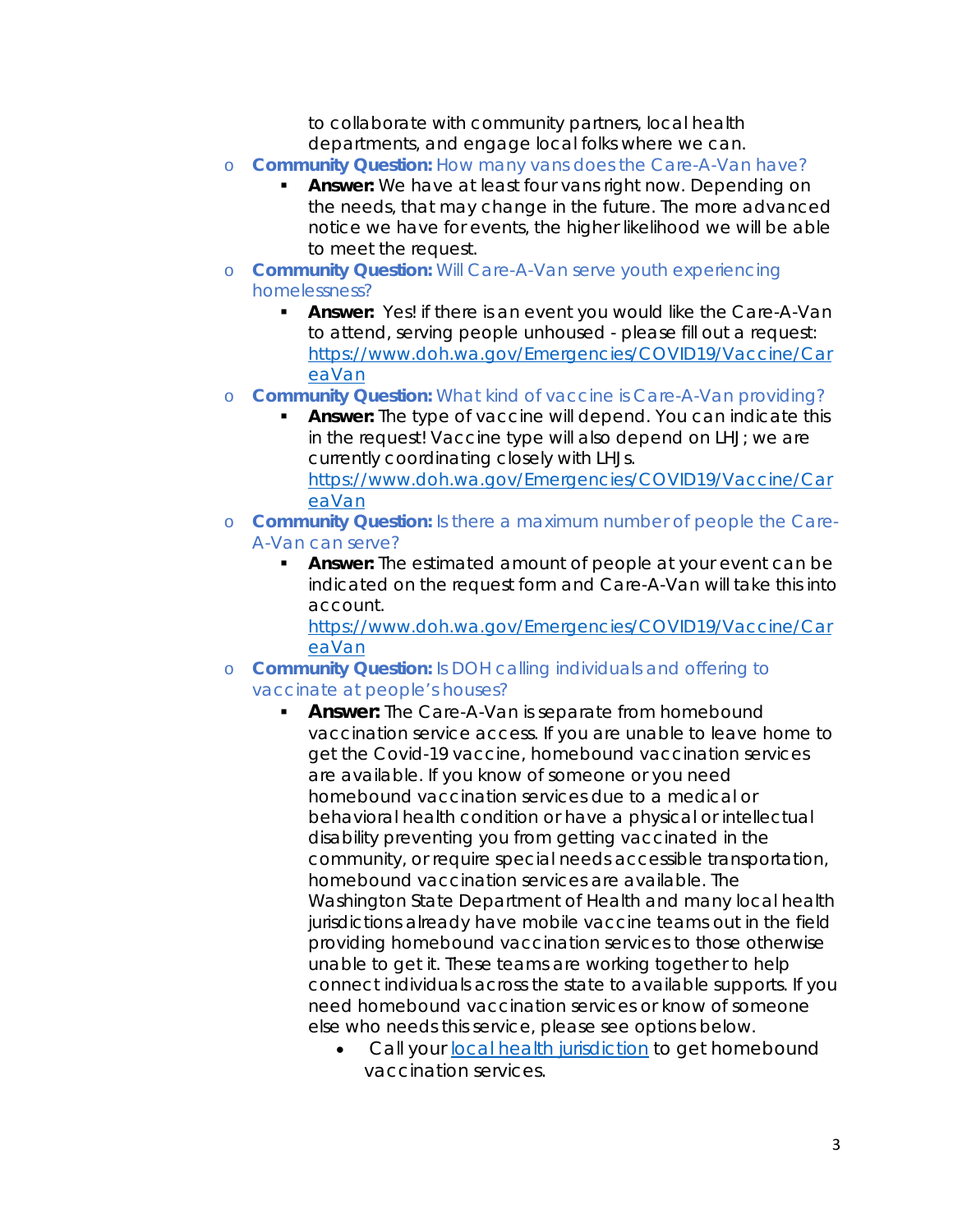- Call the **State COVID-19** Assistance Hotline to let them know you need homebound vaccination services. Dial 1-800-525-0127 or 1-888-856-5816, then press #. Phone interpretation is available.
- Use the survey link to complete a registration form to link you to available County and/or State Mobile Vaccine Teams who can provide or arrange for homebound vaccination services. Survey Link: [https://redcap.link/WA\\_HomeBasedVax](https://redcap.link/WA_HomeBasedVax)

If you have questions about this service, please email: [covid.vaccine@doh.wa.gov.](mailto:covid.vaccine@doh.wa.gov)

o Additional Care-A-Van FAQs can be found here: <https://www.doh.wa.gov/Emergencies/COVID19/Vaccine/CareaVan>

## **III.Panel Discussion: Youth Engagement and Vaccine Access**

- **Tristan Holmes**, Youth Action Committee; Northwest Youth Services
	- o *Question: Youth are essential partners in our vaccination efforts in that they project a powerful voice, provide critical insight, and can mobilize their peers. What are some successful youth empowerment strategies you have incorporated and/or seen in vaccination efforts?*
		- **Answer:** At Northwest Resources, we have found that a good way of engaging youth is to offer transportation to different pop-up sites around town. Not only listening to the youth, but hearing their concerns and needs around getting vaccinated, as well as looking at it from the lens of unhoused youth.
	- o *Question: What are important access issues to consider to ensure that we reach all youth? For example, unhoused youth and unaccompanied youth tend to be missed through many traditional engagement channels.*
		- **Answer:** A lot of youth have started to trust the vaccine more as they have encountered people who have been vaccinated and nothing bad happened. But to get vaccinated, I might have to go out of my way and not get a meal that day. I might not be able to rest during the time that I would normally be able to rest. Organizations like Northwest Youth Services are looking at ways to compensate youth who have been vaccinated, such as through gift cards, to incentivize them to get vaccinated.
		- A lot of the vaccine hesitancy in youth comes from a lack of trust in government and the medical establishment, especially from BIPOC youth who are queer and trans. This entire year we have seen a lot of anti-trans health care laws passed, which is scary. For folks who are already disabled and seeing discriminatory legislation passed, it has caused people to not trust the government.
	- o *Question: In some cases, youth are overlooked or inadvertently left out of critical health-related conversations. And, yet, engaging youth, their*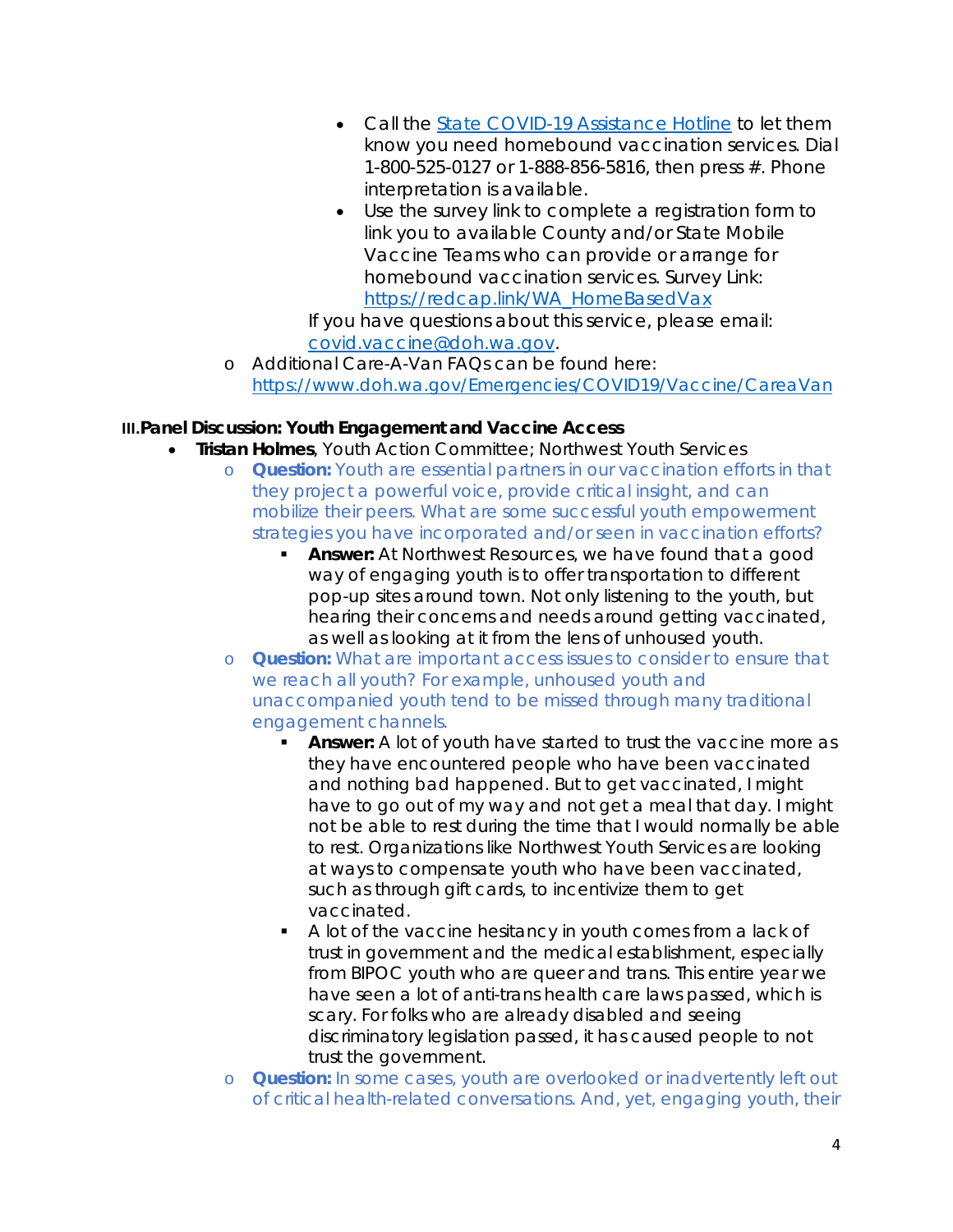*parents, and guardians is critical in ensuring that they feel comfortable that they are getting a safe and effective vaccine. How are you engaging youth in COVID-19 vaccine efforts?*

- **Answer:** Right now, there is a lot of misinformation out there on social media. Most youth do not have cable and get their information online through Twitter, TikTok, and YouTube. Having to meet youth where they are at doesn't just end in person, but it continues on the internet. Most youth are not going to trust the government, but they are going to trust people that they have built a rapport with and that care about them. Youth are not going to listen to a random person that they have no connection to.
	- **Lynese Cammack:** I agree, I am 18 and I see most of my information on Instagram. It's very easy to lose some of the credibility in this information.
- **Zaira Hernandez**, Youth Expert; REACH Tacoma/ACT Program
	- o *Question: What are important access issues to consider to ensure that we reach all youth? For example, unhoused youth and unaccompanied youth tend to be missed through many traditional engagement channels.*
		- **Answer:** From my perspective, we are really concentrating on getting youth vaccinated, but as a youth who has struggled with unstable housing, getting vaccinated is not the first thing that comes to mind. We are trying to survive and put food on the table. The vaccine isn't something that doesn't feel mandatory to us and we have to go out of way to actually get a vaccine. And sometimes even scheduling an appointment with a nurse or a doctor could be overwhelming especially when the nurse on the phone is rude and you don't have medical insurance. As a youth who is scared to get the vaccine, I want to see more data and information before I get vaccinated. There is a history of lack of trust within the medical field and vulnerable populations.
		- And from hearing the heart inflammation problems going on with the vaccine makes me a lot more discouraged to want to go and get vaccinated. For one, I do not have medical insurance. And second, I'm considered overweight. I already owe money from just getting tested for COVID, so I don't want to go through the trouble of getting vaccinated right now. I think I'm going to wait until we have more data and results from the vaccine before I get vaccinated. Youth are more scared of getting the vaccine than actually getting COVID.
	- o *Question: How are you engaging youth in COVID-19 vaccine efforts?*
		- **Answer:** I know there are a lot of commercials and daily news regarding the vaccine, but some of us barely have time to do basic things after work such as napping or cooking. We are not going to sit and watch or read the news. We are checking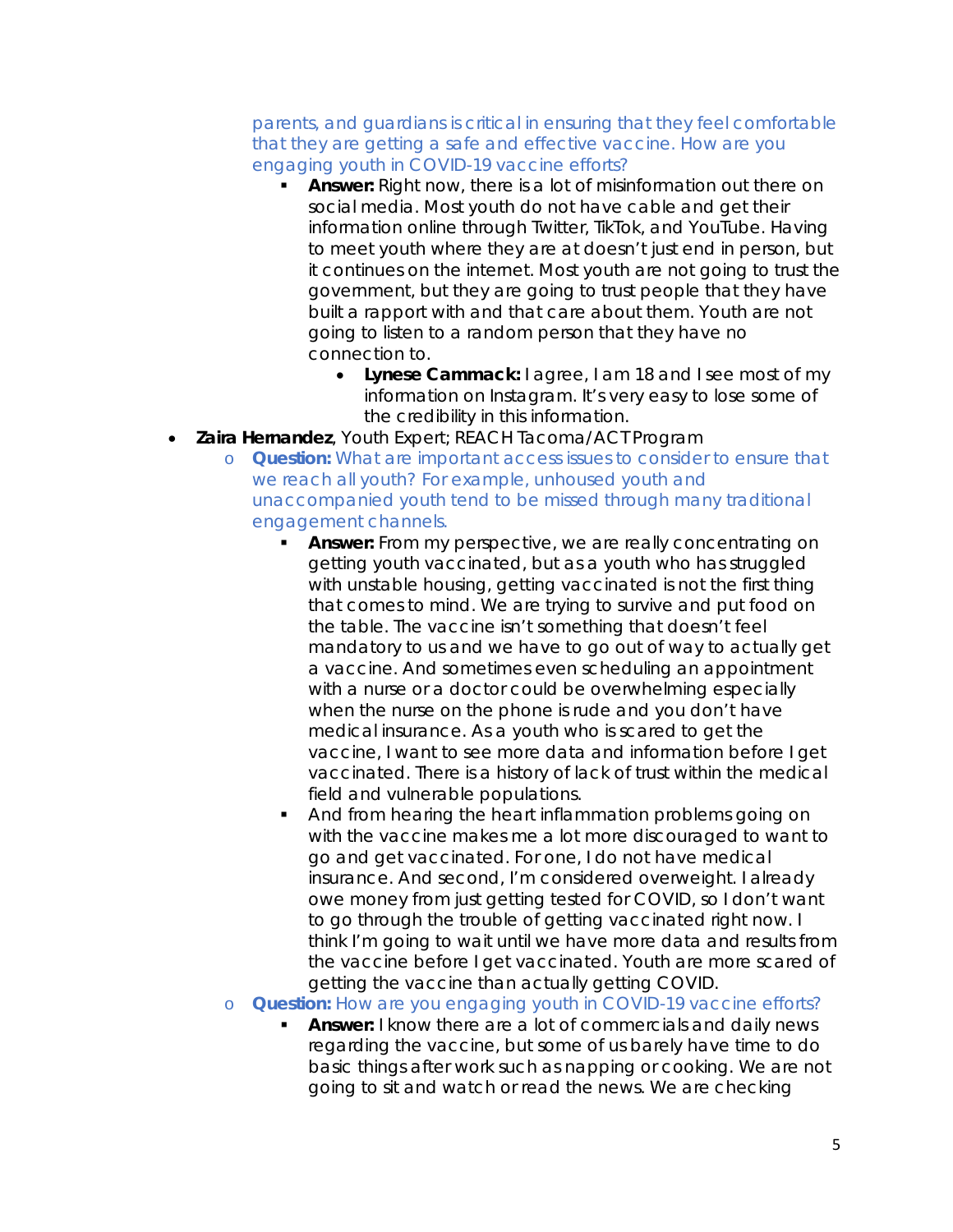outlets like Facebook or Twitter. Perhaps using these outlets to promote accurate data about the vaccine would reach youth.

- **Devon Isakson**, Program Manager; REACH Tacoma/ACT Program
	- o *Question: What are some successful youth empowerment strategies you have incorporated and/or seen in vaccination efforts?*
		- **Answer:** We engage youth through representation. We make sure our outreach specialists that engage youth in services are diverse and representative of the community that we are trying to serve. Another successful strategy has been to have youth compensated to do the outreach work and education. The more you are employing youth to work with you, the more successful you are going to be.
	- o *Question: What are important access issues to consider to ensure that we reach all youth? For example, unhoused youth and unaccompanied youth tend to be missed through many traditional engagement channels.*
		- **Answer:** I think meeting youth where they are is the main point to consider when reaching all youth. One of the best methods to reach youth is through word of mouth. If a young person feels supported in what they received, they will tell their friends and pass on their trust to their friends, and their friends will then be comfortable approaching you for services.
		- $\blacksquare$  A lot of young people are more afraid of getting the vaccine than they are of getting COVID.
	- o *Question: How are you engaging youth in COVID-19 vaccine efforts?*
		- **Answer:** I agree with the idea of compensating youth to incentivize them to get vaccines. There is a lot of emergency funding out there right now, and writing a grant to compensate people to get a vaccine would be a really cool thing to do. And I think gearing vaccine events to reach youth. I think the Care-A-Van is a great idea to tie into a youth advocacy event.
		- I also wanted to add that we are using antiquated ways to get messaging out about vaccines that we expect young people to have access to. For example, young people don't have cable. Young people watch YouTube. Right now, youth are not getting information about vaccines from sources they have access to.
- **Lylia Nichols**, Pediatric Nurse; Integrated Wellness
	- o *Question: What are some successful youth empowerment strategies you have incorporated and/or seen in vaccination efforts?*
		- **Answer:** One of the big things that we highlight when we are vaccinating youth is empowering them by giving them a voice, allowing them to be heard, and also allowing them to give objections or rejections if they have them. We also want to allow space for rest, questions, or rebuttals.
	- o *Question: What are important access issues to consider to ensure that we reach all youth? For example, unhoused youth and*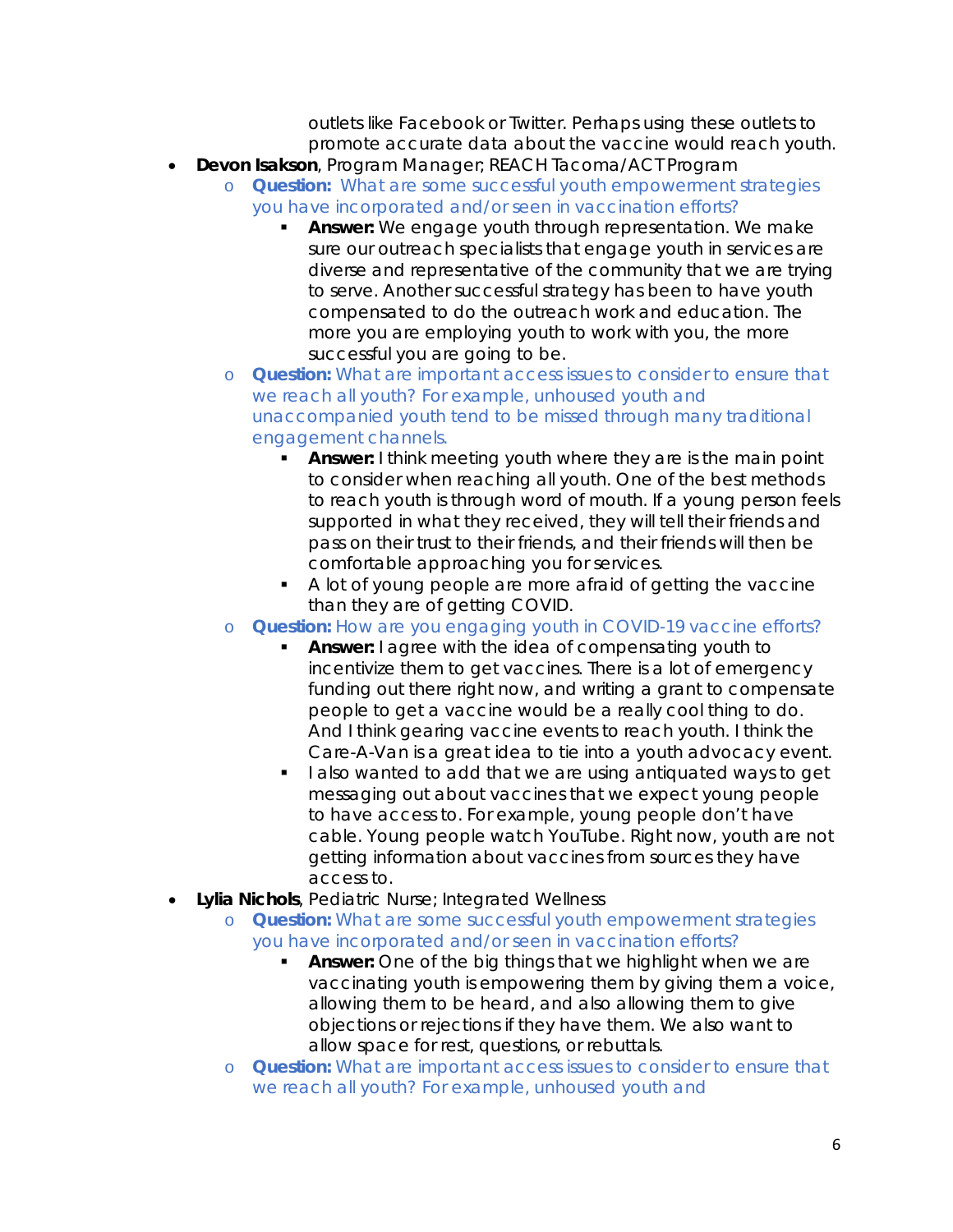### *unaccompanied youth tend to be missed through many traditional engagement channels.*

- **Answer:** I would just reiterate that you should meet the youth where they are and try to reach them throughout the community.
- o *Question: How are you engaging youth in COVID-19 vaccine efforts?*
	- **Answer:** We need to empower our youth and provide them with the tools they need to understand the issues we are talking to them about regarding the vaccine and the pandemic. We need to talk to them in a language that they understand, not from a medical perspective. As a pediatric nurse, I can talk to youth at a level they understand without taking away from what I am trying to explain, and I won't stop until all questions are answered. An open forum could be beneficial for youth to discuss their feelings around the vaccine in a safe space, an open transparent outlet for youth to ask questions can empower them to make their own decision about getting a vaccine.
- **Annie Hetzel**, School Health Services Consultant; Washington Office of the Superintendent of Public Instruction
	- o *Question: What are important access issues to consider to ensure that we reach all youth? For example, unhoused youth and unaccompanied youth tend to be missed through many traditional engagement channels.*
		- **Answer:** One of the things I wanted to mention that I think is really important is that there is the McKinney-Vento Law that allows school nurses and school counselors to provide consent for minors who are unhoused. This law is an important resource that we have tried to highlight in recent communications with school nurses out there because not everyone knows the law. We have given some advice to school nurses that when they do sign a consent for youth that wants to be vaccinated, or anything else covered under the McKinney-Vento law for students who are unhoused, to bring copy of the law along with the consent form. It is important to note that this law covers some unhoused youth, but does not cover the part of this population that does not attend school.
	- o *Question: How are you engaging youth in COVID-19 vaccine efforts?*
		- **Answer:** While I have not used any of these strategies, it has been my experience that being available to answer questions in an honest and nonjudgmental manner engages youth more.

### **IV.Panel Q&A – Passia Abraham**

- *Which sources would you trust to get this information out to continue to push the vaccine?*
	- o **Zaira Hernandez:** One of my favorite news outlets is through TikTok. For example, I didn't know we were getting the second stimulus until some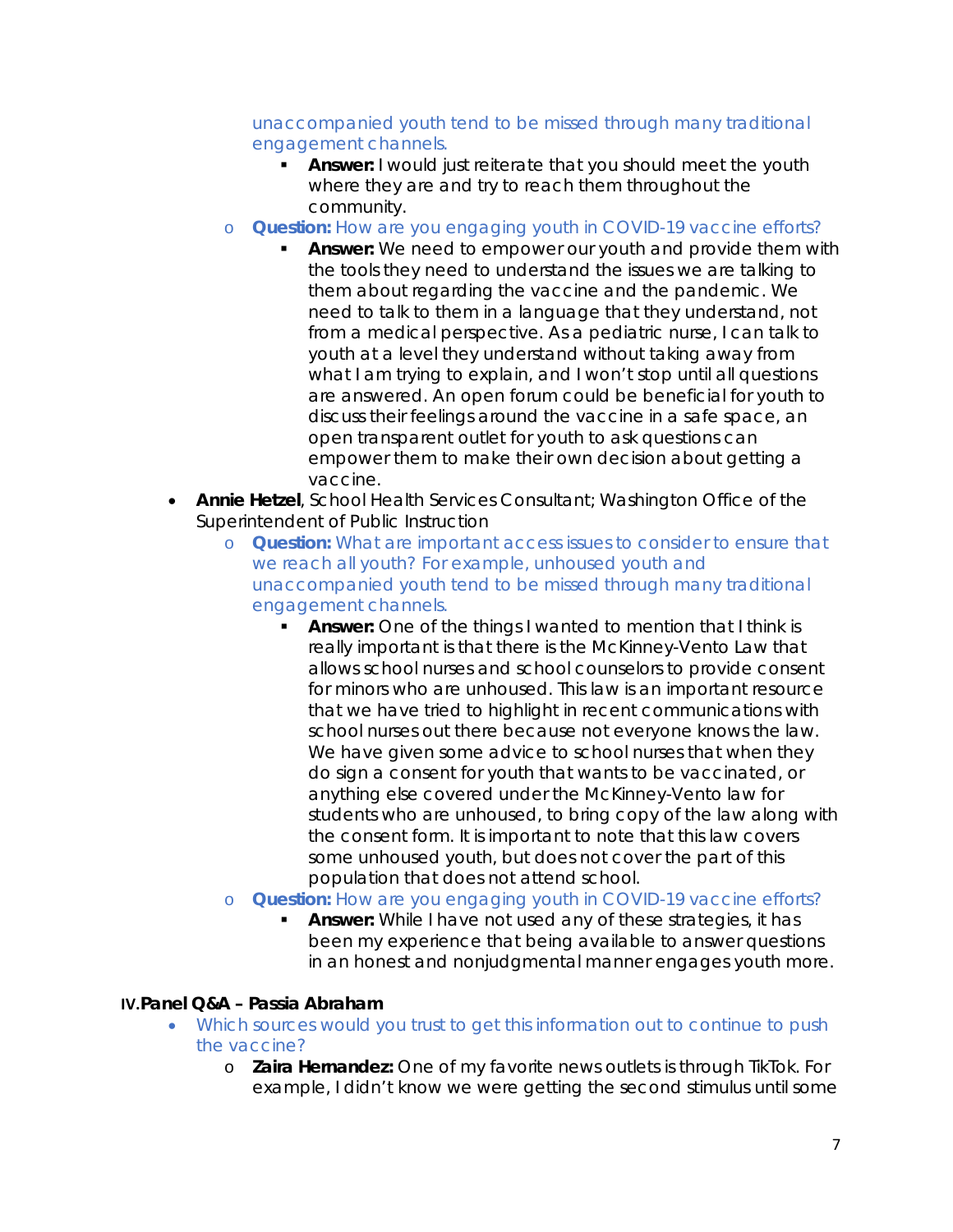guy on TikTok made a video. After work we are really tired and we like to look at short videos on TikTok or a screenshot of a good news article.

- o **Tristan Holmes:** If someone screenshots an article and puts it on TikTok, Twitter, or Instagram, I am more likely to get actually get the information than if I click on an article and I'm being forced to read. I also have ADHD and reading can be hard. It's not necessarily what sources you trust but what sources you are willing to let in when you have a billion sources that are vying for your three-second attention span.
- o **Lynese Cammack:** It sounds like DOH needs a youth-led TikTok account.
- *Community Question: Regarding the mask regulations, I'm a bit hesitant about these changes because some people that are anti-vax are also antimask. Additionally, we don't know how long the antibodies that the vaccination has provided will last. And at the start of the pandemic, the CDC was wrong about masking. So, I am hesitant to go back to normal and not use a mask anymore.* 
	- o **Annie Hetzel:** There is a personal choice about what level of risk you are willing to take. There are times and places where I still wear mask such as going to the grocery store. If I'm in a crowd, I will continue to wear a mask. We are allowed to continue wearing them. I feel like going outside is relatively safe. I would recommend just continue to make the choices that work best for you as much as you can.
- *Community Question: One of my main concerns is while it's important to educate and provide accessibility and resources to those that do want to get vaccinated, I am concerned about those that have not decided to get vaccinated and what that looks like in terms of segregation of nonvaccinators and vaccinators. And this isolation that's been built up around the push to get people vaccinated. I was wondering if any of the panelists can touch on how you're creating a safe space for those that have not decided to get vaccinated or who may have only gotten their first shot.* 
	- o **Devon Isakson:** As a service provider, we are going to continue to wear masks around our clients. We are going to do that to honor the fact that they may or may not choose to get vaccinated and because we are in social services and are protecting our clients.
	- o **Tristan Holmes:** From what I have heard at Northwest Youth Services, staff is continuing to wear asks around young people seeking services. And we have forms you can sign if you have been vaccinated to not wear a mask in the office space where staff work away from youth. In circumstances where there are a lot of unvaccinated people, a lot of people are still choosing to wear masks. It is a huge transitional period.
- *Community Question: Have the panelists witnessed or experienced issues related to consent for the vaccine if a young person is not connected to their parents or guardians and are also not enrolled in school?* 
	- o **Annie Hetzel:** There is another law, the Mature Minor Law, where people can ask questions of a young minor and establish that they are mature enough to make their own decisions. This process is voluntary so not all of the clinics and health care providers will do it. We have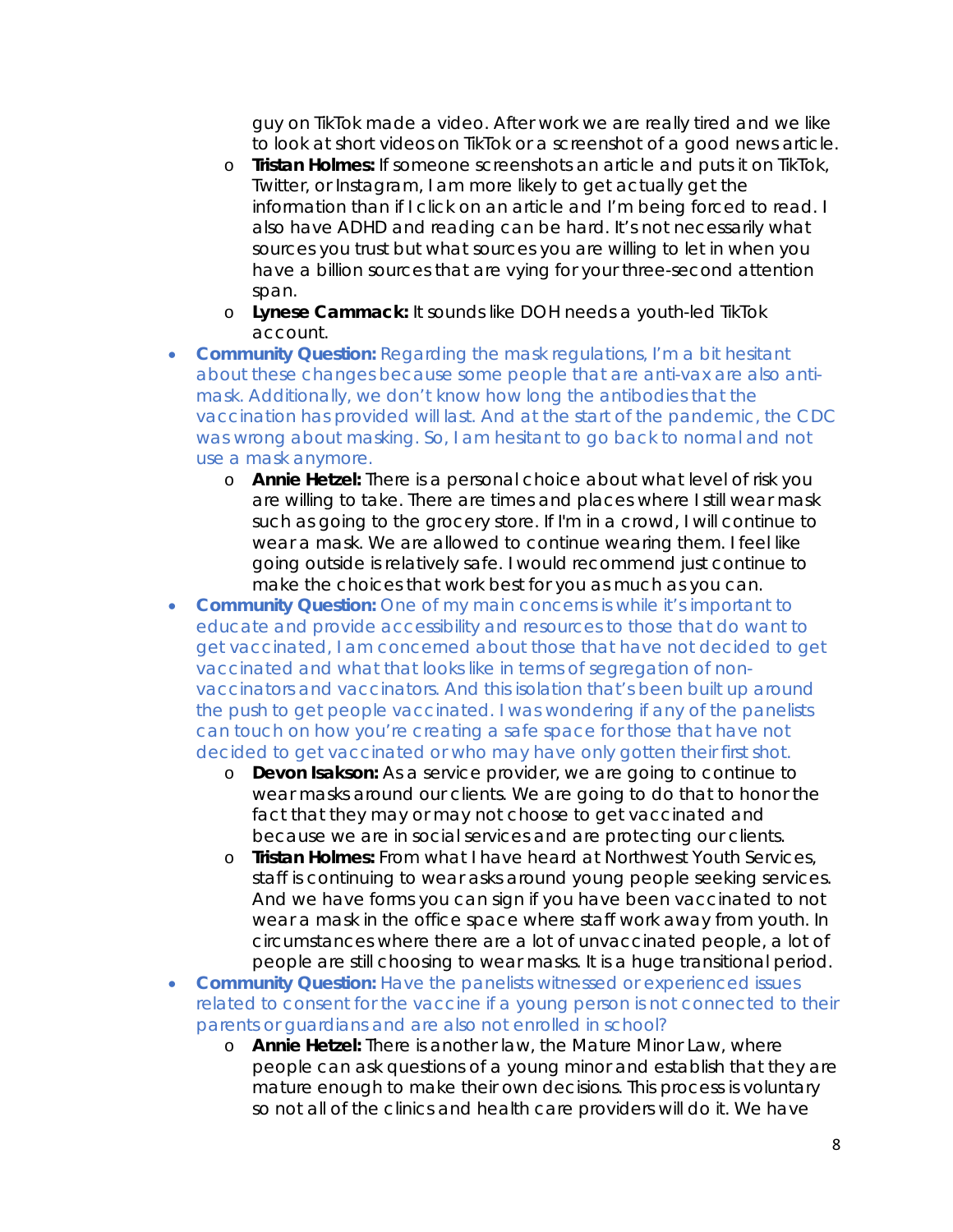had discussions with DOH to create a list of those providers that will do that and to hopefully encourage other providers to do the same so that those who are unhoused, but not connected to a school, can also consent for themselves. It is more cumbersome for the providers and it isn't as easy as having a school nurse or counselor do it.

- o **Tristan Holmes:** I have also heard of some youth going around loopholes where some people who are staying with families, such as foster care families, go through that family to try to get vaccinated.
- *Community Question: How can advocates help ensure McKinney-Vento liaisons, school nurses, and counselors help with vaccines and consent over the summer?* 
	- o **Annie Hetzel:** A lot of school staff are incredibly burned out right now and many of them need to take a break for part of the summer. But, a lot of districts are doing summer school so there is a possibility for staff to help with these consents. It is a matter of calling up the district or school and asking if there is someone available to provide these consents.
- *Community Question: What kind of incentives would be reasonable and attainable among youth to get a vaccine?* 
	- o **Tristan Holmes:** With Northwest Youth Services, we just got funding to give gift cards to youth. I struggled with food insecurity and other financial insecurity during the pandemic, so money is a good incentive. Summer is coming up and a lot of people don't have their summer wardrobe so potentially a clothing exchange. I recommend talking to people in your community to see what types of incentives they would like.
	- o **Devon Isakson:** At my agency, REACH, we usually do a cash transfer through PayPal.
	- o **Lylia Nichols:** We are offering Visa gift cards to the first 50 youth for an upcoming vaccine event.
- *Community Comment: I really appreciate this discussion about differences of opinions on vaccines. I also appreciate the vulnerability you all have in*  talking about the struggles of being in the system, being homeless, not having *health insurance, or having a hard upbringing. It is not easy to figure this stuff out and it has been such a great meeting for me to be a part of.*
- *Community Question: What is the best way to distribute information through apps such as TikTok?* 
	- o **Tristan Holmes:** I think having a variety of ways of sharing information is good and also beneficial for your reach on the TikTok algorithm. Such as looking to see which audios on TikTok are most commonly used and combining the trends with your information.
	- o **Zaira Hernandez:** To catch the eye of the youth, you have to be really funny. Don't scare us with too much information, but provide enough information.
	- o **Lynese Cammack:** There are sounds on TikTok that are trending that you can use in your videos. On other social media platforms, you can think about reaching out to Snapchat or Instagram advertisements. Most youth do not use Facebook.